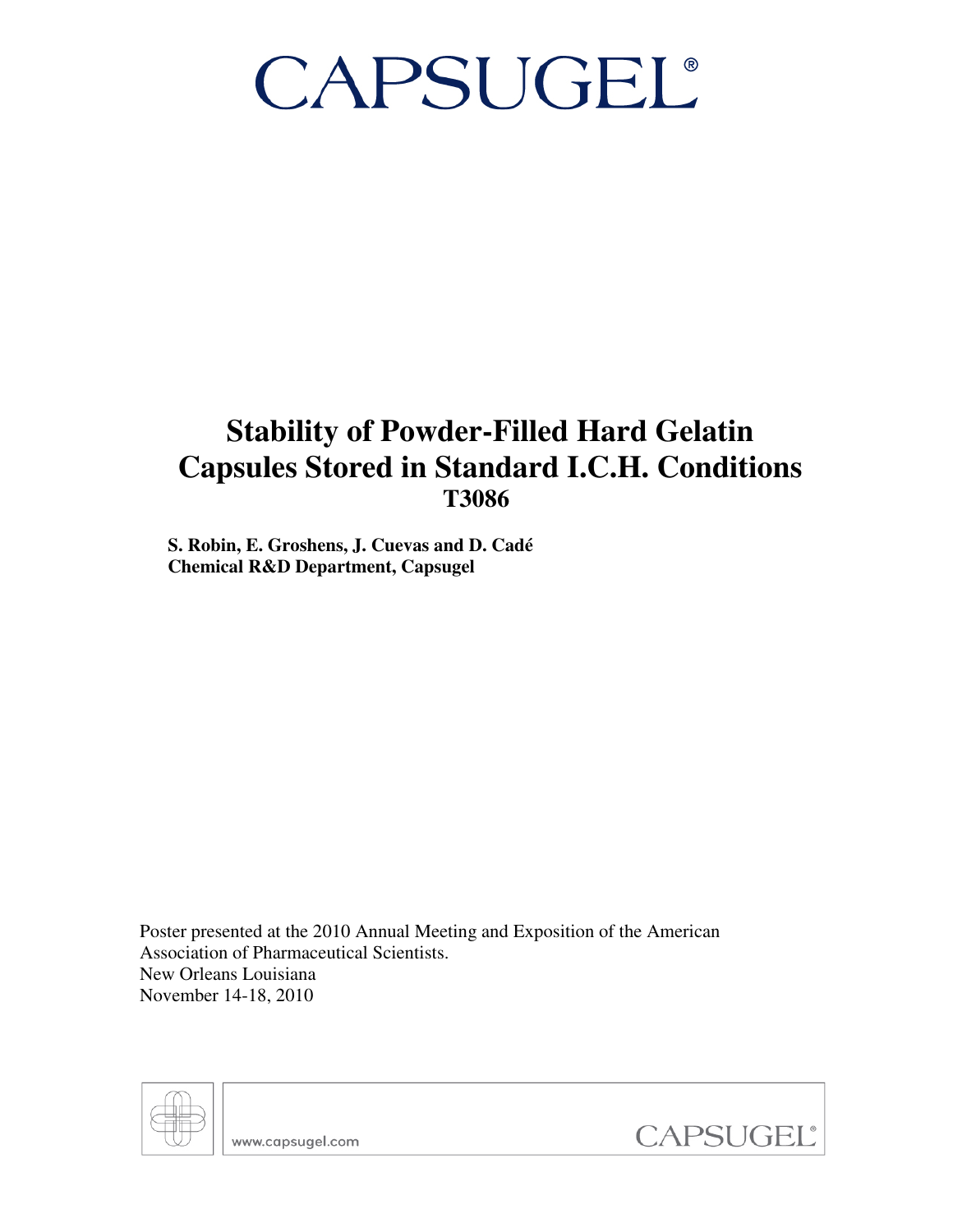#### **PURPOSE**

The work presented hereafter illustrates that the selection of the blister type is crucial to document the stability of product filled in hard gelatin capsules when tested under the standard I.C.H. conditions.



Photo 1: Capsugel Coni-Snap® capsules.

Coni-Snap® hard gelatin capsule (Photo 1) is proposed in different sizes, colors, and from different gelatin origins (porcine, bovine, fish) since more than 50 years to encapsulate powders, pellets, tablets and other solid-like products.

With the expansion of the variety of products filled into hard gelatin capsules, the stability studies are more and more important. We decided to focus on blister (Photo 2).



 **Photo 2**: Examples of blister.

| <b>Name</b>                                         | <b>PVC</b> | <b>PVC/PVdC</b><br>(250/40) | <b>PVC/PVdC</b><br>PVC/PE/<br>(250/90)<br><b>PVdC</b> |                                         | PVC/PVdC/<br>PVC.                            | PVC.                                       | PVC/Aclar/ PVC/Aclar/ PVC/Aclar/<br>PVC.   | <b>PVdC</b>                                             |
|-----------------------------------------------------|------------|-----------------------------|-------------------------------------------------------|-----------------------------------------|----------------------------------------------|--------------------------------------------|--------------------------------------------|---------------------------------------------------------|
| Commercial name                                     | <b>PVC</b> |                             |                                                       |                                         | Alfoil PSG Alfoil XSG Alfoil TSG Alfoil ES03 | <b>Aclar PA</b><br><b>SO3</b>              | <b>Aclar PA</b><br><b>SO3</b>              | <b>Kp Max</b><br><b>SO4</b>                             |
| Thickness (µm)                                      |            | PVC= 250 PVC= 250           | $PVC = 250$<br>$PVdC = 25$ $PVdC = 54$                | $PVC = 250$<br>$PE = 30$<br>$PVdC = 57$ | $PVC = 127$<br>$PVdC = 71$<br>$PVC = 127$    | $PVC = 127$<br>$Aclar = 51$<br>$PVC = 127$ | $PVC = 127$<br>$Aclar = 76$<br>$PVC = 127$ | $PVC = 127$<br>$Aclar = 102$<br>$PVdC = 96$<br>PVC= 127 |
| Total thickness (um)                                | 250        | 275                         | 304                                                   | 337                                     | 325                                          | 312                                        | 337                                        | 452                                                     |
| <b>Water Vapor</b><br>transmission rate<br>(q/m2.d) | 3.1        | 0.75                        | 0.35                                                  | 0.25                                    | < 0.14                                       | 0.11                                       | 0.08                                       | < 0.035                                                 |

**Table 1**: Porosity of various blister is depending on their composition. Aluminum/Aluminum is our reference with almost "zero" water transmission.

The purpose of this study is to determine the design space for gelatin hard capsules filled with acetaminophen tablets in blisters of variable porosity and stored under I.C.H. [1] storage conditions.

#### **METHOD**

#### Product description

The capsules studied are Coni-Snap® hard gelatin capsules size#0 white opaque, filled with 500mg acetaminophen tablets.

#### Testing protocol

Capsules were packed in blister with variable porosity (Table 1) and in moisture-tight aluminum blister to compare the effect of packaging. The blisters were stored under I.C.H. conditions, namely 25°C.60%RH, 30°C.65%RH, 30°C.75%RH and 40°C.75%RH and analyzed after 1 month and 3 months.

#### Measurements performed

During the stability study, capsules are characterized by:

- Dimensions: 10 capsules are visually inspected and their closed length measured. Specification is 21.7mm (+/-0.3).
- Dissolution profile[2]: 6 capsules are submitted to USP dissolution method for Acetaminophen capsules (Apparatus II paddle, 50 rpm, demi water at 37°C).



www.capsugel.com

CAPSUGEL®

Stability of Powder-Filled Hard Gelatin Capsules Stored in Standard I.C.H. Conditions- AAPS 2010- T3086

2/4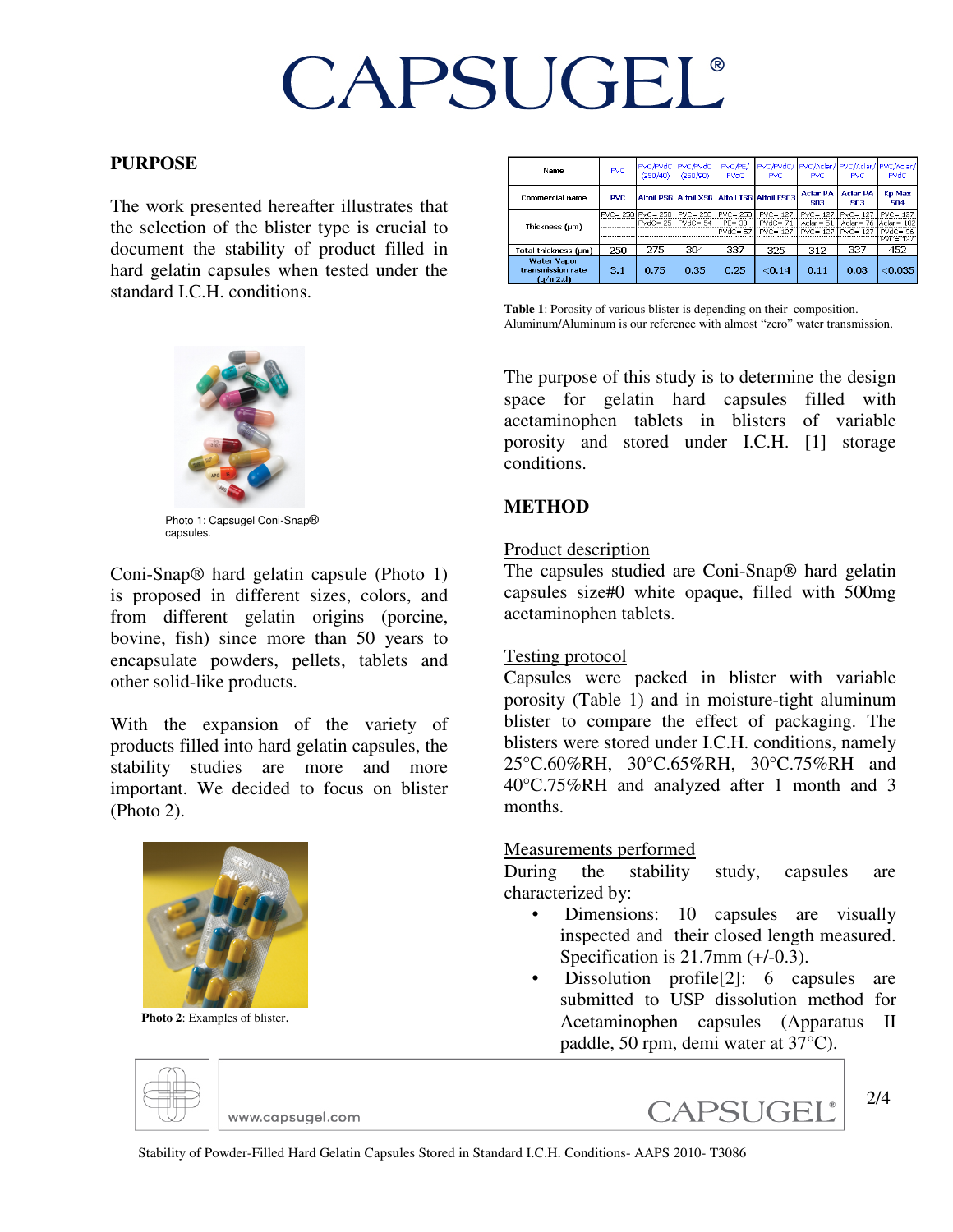Tolerances—Not less than 75% (Q) of the labeled amount of Acetaminophen is dissolved in 45 minutes.

- Gelatin semi-crystalline structure[3]: 3 capsules are cut in small pieces and 10mg randomly analyzed using differential scanning calorimetry (Mettler Toledo, DCS1 Stare System) Result of interest here is the melting enthalpy expressed in mJ/g of product equilibrated at 50%RH.
- Water content: water content is evaluated from glass transition temperature from calibration curve done with LOD Method (105°C for 18h).

#### **RESULTS**

Capsule water content: The overall results are consistent with expectations (Fig.1& 2): water content remains stable in blisters except at 40°C and 75%RH, where it increases significantly in porous blisters such as PVC and PVC/PVdCs.



**Fig. 1**: Evolution of water content in capsules after storage in accelerated condition 40°C.75%RH for 1 and 3 months. For information, Initial water content in capsules is 14.2%.

Capsule dimension: the length of closed capsules after storage remains within specifications (21.7mm+/-0.3) whatever the blister porosity, except the case of porous

www.capsugel.com

blisters (PVC, PVC/PVdCs) stored at 40°C/75%RH (Table 2).

| Storage                                                 |            | 25°C/65%RH                | 30°C/65%RH |                           | 30°C/75%RH |                           | 40°C/75%RH |                           |
|---------------------------------------------------------|------------|---------------------------|------------|---------------------------|------------|---------------------------|------------|---------------------------|
| <b>Blister</b>                                          | <b>PVC</b> | PVC/Aclar/<br><b>PVdC</b> | <b>PVC</b> | PVC/Aclar/<br><b>PVdC</b> | <b>PVC</b> | PVC/Aclar/<br><b>PVdC</b> | <b>PVC</b> | PVC/Aclar/<br><b>PVdC</b> |
| Shrinkage of<br>closed length<br>after 3 months<br>(mm) | < 0.1      | < 0.1                     | < 0.1      | $0.1$                     | < 0.1      | < 0.1                     | 0.2        |                           |

**Table 2**: Closed length of capsules after storage in ICH conditions

Capsule dissolution: dissolution profile of capsules filled with APAP and stored in all I.C.H. conditions remain stable for 3 months, except the capsules stored in PVC and PVC/PVdCs blister in accelerated conditions 40°C/75%RH (Table 3).

| <b>Blister</b> | <b>PVC</b>  | (250/40)    | PVC/PVdC PVC/PVdC<br>(250/90) | PVC/PE/<br><b>PVdC</b> | PVC/PVdC/P PVC/Aclar/<br>VC. | <b>PVC</b>  | PVC/Aclar/<br><b>PVC</b> | PVC/Aclar/<br><b>PVdC</b> | Alu / Alu   |
|----------------|-------------|-------------|-------------------------------|------------------------|------------------------------|-------------|--------------------------|---------------------------|-------------|
| <b>Storage</b> |             |             |                               |                        |                              |             |                          |                           |             |
| 25°C - 60%RH   | <b>PASS</b> | not tested  | <b>PASS</b>                   | not tested             | not tested                   | not tested  | not tested               | <b>PASS</b>               | not tested  |
| 30°C - 65%RH   | <b>FAIL</b> | not tested  | <b>PASS</b>                   | not tested             | not tested                   | not tested  | not tested               | <b>PASS</b>               | not tested  |
| 30°C - 75%RH   | <b>FAIL</b> | <b>PASS</b> | <b>PASS</b>                   | <b>PASS</b>            | <b>PASS</b>                  | <b>PASS</b> | <b>PASS</b>              | <b>PASS</b>               | <b>PASS</b> |
| 40°C - 75%RH   | <b>FAIL</b> | <b>FAIL</b> | <b>FAIL</b>                   | <b>FAIL</b>            | <b>PASS</b>                  | <b>PASS</b> | <b>PASS</b>              | <b>PASS</b>               | <b>PASS</b> |

Table 3: Dissolution results versus blister & ICH conditions

We documented in Fig.2 that capsules are stable in accelerated conditions, even in open conditions; blisters containing PVC induced in our study gelatin cross-linking in hot and humid conditions.



**Fig.2**: Example of dissolution profile of HGC capsules stored at 40°C/75%RH for 1 month:  $(\nabla)$  filled and stored in PVC blisters,  $(\triangle)$ filled and stored in open bottle,  $(•)$  empty and stored in open bottle,  $(•)$ reference before storage

CAPSUGEL®



3/4